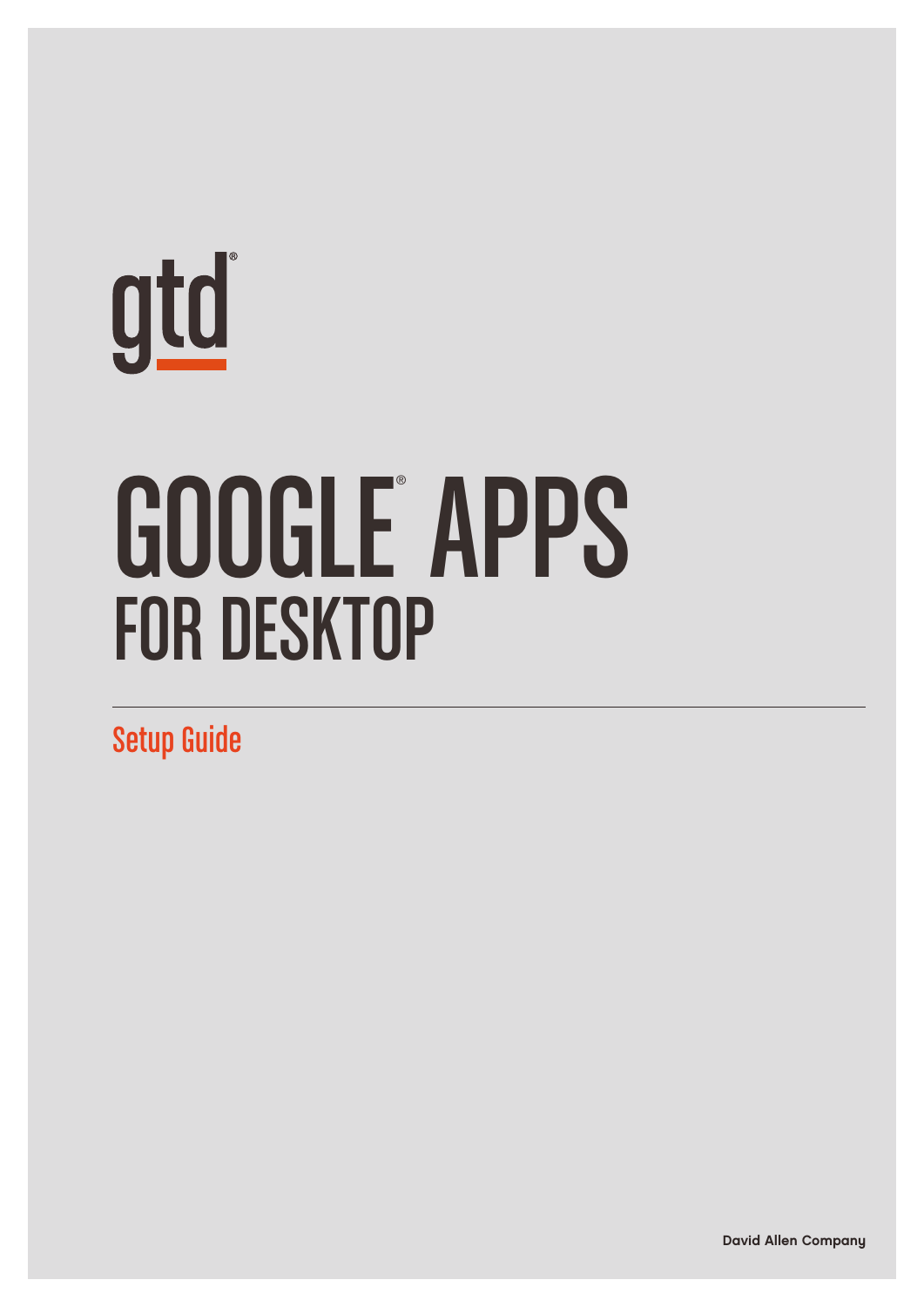

# TABLE OF CONTENTS

## FOCUS OF THIS GUIDE

WHAT YOU CAN EXPECT FROM THIS GUIDE

1 FOCUS OF THIS GUIDE

# UNDERSTANDING THE GTD® BEST PRACTICES

AN OVERVIEW OF THE KEY BEST PRACTICES OF THE GTD METHODOLOGY

- 2 WHAT IS GTD?
- 2 GTD'S FIVE PHASES OF MASTERING WORKFLOW
- 2 THREE STAGES TO INTEGRATING GTD
- 3 THE GTD WORKFLOW MAP
- 4 THE GTD WEEKLY REVIEW®

# APPLYING GTD TO GOOGLE® APPS

SETTING UP GOOGLE APPS FOR GTD

#### PROJECTS AND NEXT ACTIONS

- 5 OPTIONS FOR ORGANIZING PROJECTS AND NEXT ACTIONS
- 5 THE MOST COMMON GTD LISTS
- 6 CREATING PROJECTS AND NEXT ACTIONS LISTS IN GOOGLE TASKS
- 9 CREATING A NEW TASK
- 10 USING DUE DATES
- 10 **EXPLANATION OF THE COMMON GTD LISTS**
- 15 OPTIONS FOR PROJECTS
- 17 LINKING BACK TO EMAILS
- 17 **LINKING PROJECTS TO THEIR RELATED ACTIONS**
- 18 THE GTD WEEKLY REVIEW TIES IT ALL TOGETHER
- 18 CUSTOMIZING YOUR LISTS
- 19 MARKING ITEMS COMPLETE
- 19 REVIEWING YOUR TASK LISTS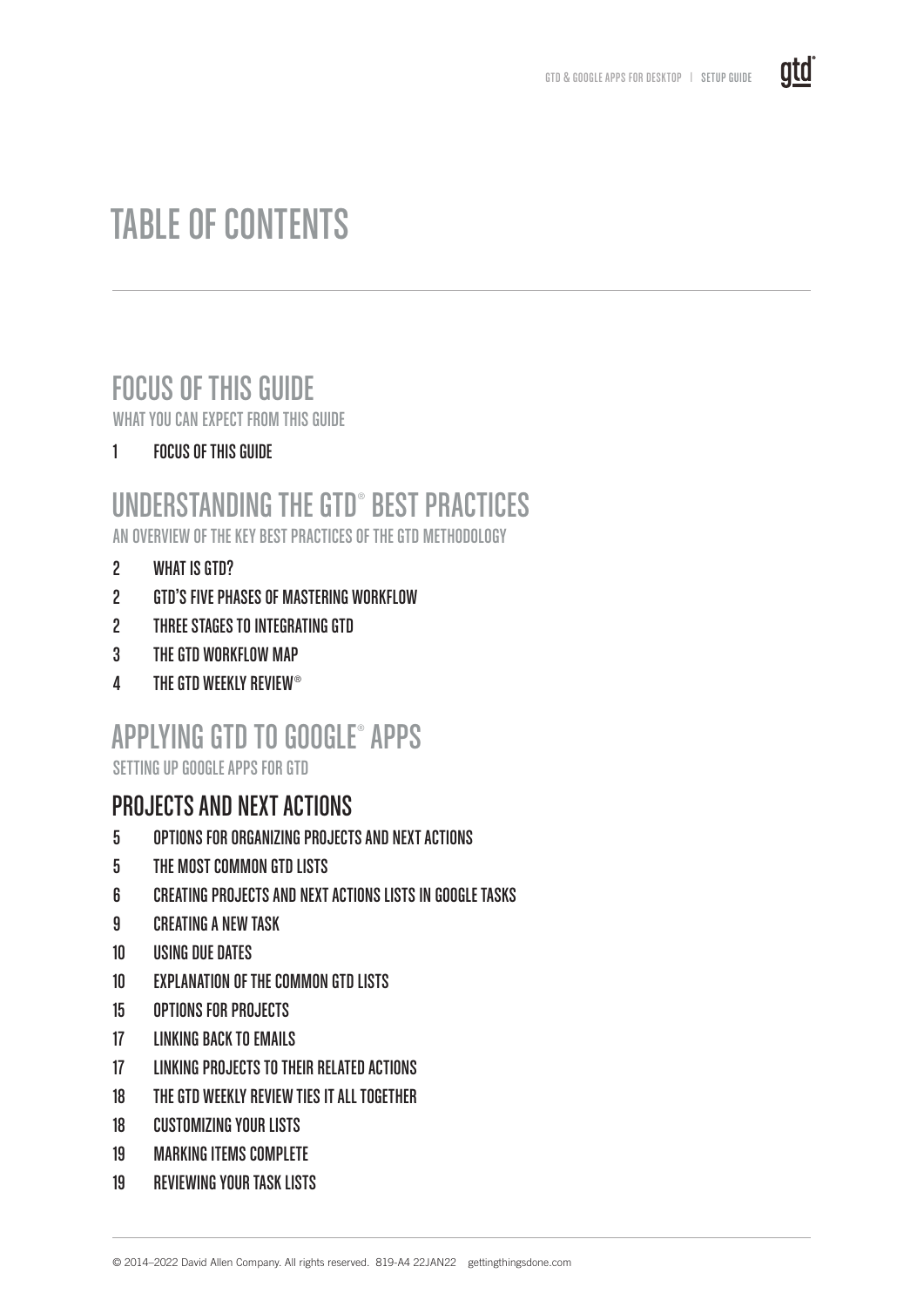

# TABLE OF CONTENTS (CONTINUED)

#### PROJECTS AND NEXT ACTIONS (continued)

- 20 USING GOOGLE KEEP TO MANAGE LISTS
- 24 USING KEEP SHORTCUTS

#### CALENDAR

- 25 CALENDAR MANAGEMENT
- 25 THE THREE THINGS THAT BELONG ON YOUR CALENDAR
- 26 CREATING NEW CALENDAR ENTRIES
- 26 REVIEWING YOUR CALENDAR
- 26 CALENDAR VS. TASKS
- 27 CALENDAR SHORTCUTS

#### EMAIL

- 28 MANAGING EMAIL
- 28 GETTING YOUR INBOX TO ZERO
- 29 TWO OPTIONS FOR MANAGING ACTIONABLE EMAIL IN GMAIL
- 30 HOW TO ASSIGN LABELS TO AN ACTIONABLE EMAIL
- 31 TURNING AN EMAIL INTO A TASK IN GOOGLE TASKS
- 32 TURNING AN EMAIL INTO A NOTE IN GOOGLE KEEP
- 33 EMAIL SHORTCUTS

#### **REFERENCE**

34 MANAGING REFERENCE

#### **CONCLUSION**

FINAL THOUGHTS AND NEXT STEPS

#### 37 ADDITIONAL RESOURCES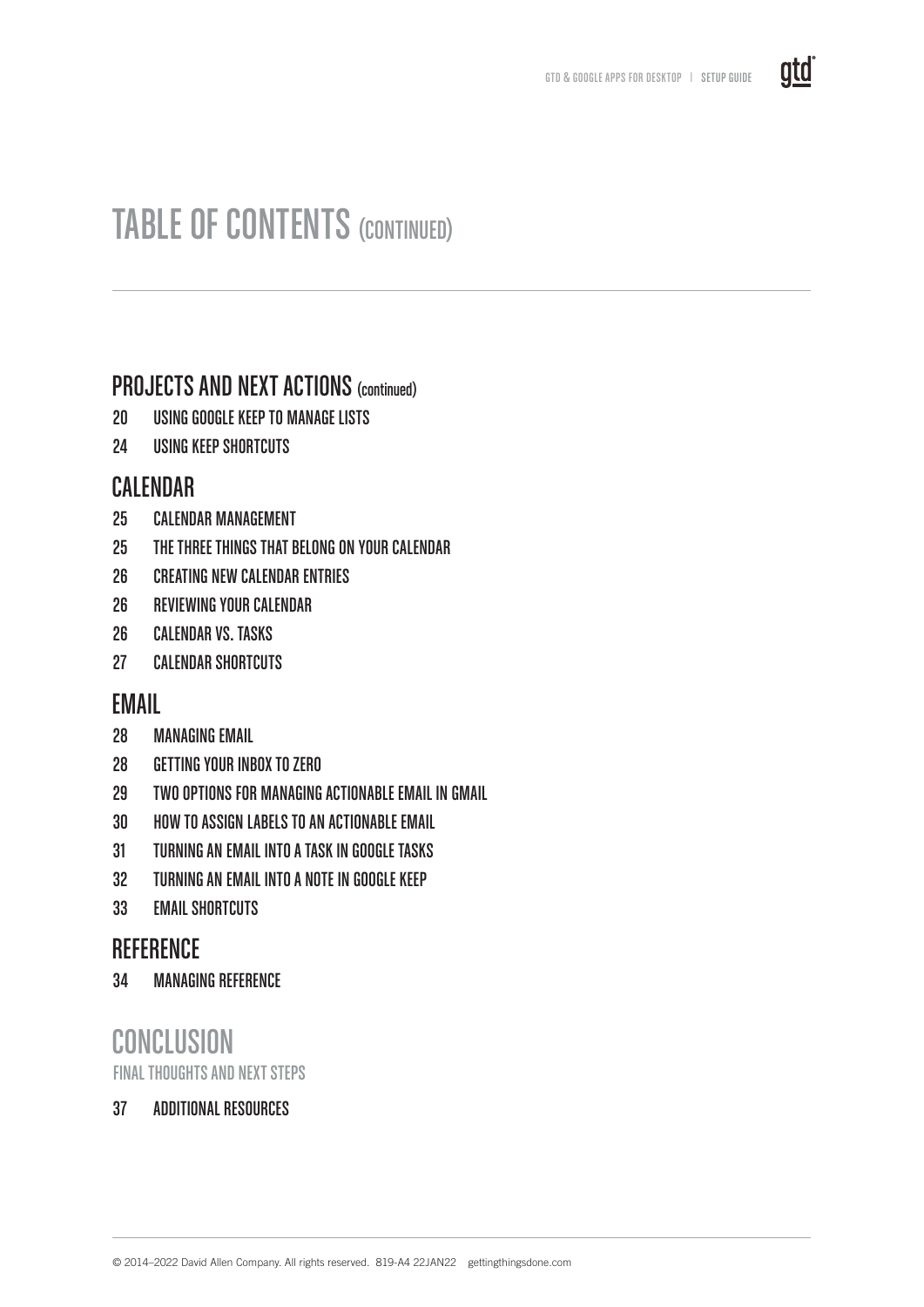

# FOCUS OF THIS GUIDE

#### WHAT YOU CAN EXPECT FROM THIS GUIDE

Our focus with this Guide is to show you how to create a seamless GTD® system using the native applications available from Google®, commonly referred to as Google Apps™ or G Suite™. We will refer to them primarily as Google Apps throughout this guide.

This Guide covers four components of a GTD system and the Google Apps we recommend:

**Email** Gmail™ **Calendar** Google Calendar™ **Project & Next Actions Lists** Google Tasks™, Google Keep™, or Google Drive™ **Reference** Google Tasks, Google Keep, or Google Drive

If you are new to Google desktop apps, this Guide should be an excellent starting point for you to build a solid foundation for optimizing your productivity. If you have already established your system using Google Apps, use this Guide to fine-tune or simplify your system and discover where you have under used features or overcomplicated your setup.

Don't worry about using every feature in your Google Apps. There is likely far more built in than you will ever need. Focus on what makes a difference for you. It's important to not overcomplicate your systems to the point where you can only maintain them when you are at your peak of mental clarity. It's too easy to be out of that mindset and have the whole system fall apart. Your GTD tools should be complex enough to manage your workflow, but simple enough that if you were sick in bed with the flu, you could still easily maintain them.

This Guide does not focus on all of the technical aspects of Google, particularly syncing. There are simply too many variables for us to fairly and adequately address every user's needs. Google, your handheld device technical support, or your IT department will be your best resources for that.

The primary focus of this guide is about applying GTD to the applications available from Google Apps now without requiring you to purchase or download anything new. You have a wealth of applications at your fingertips.

OK…let's get started!

*Be careful not to overcomplicate your systems to the point where you can only maintain them when you are at your peak of mental clarity.*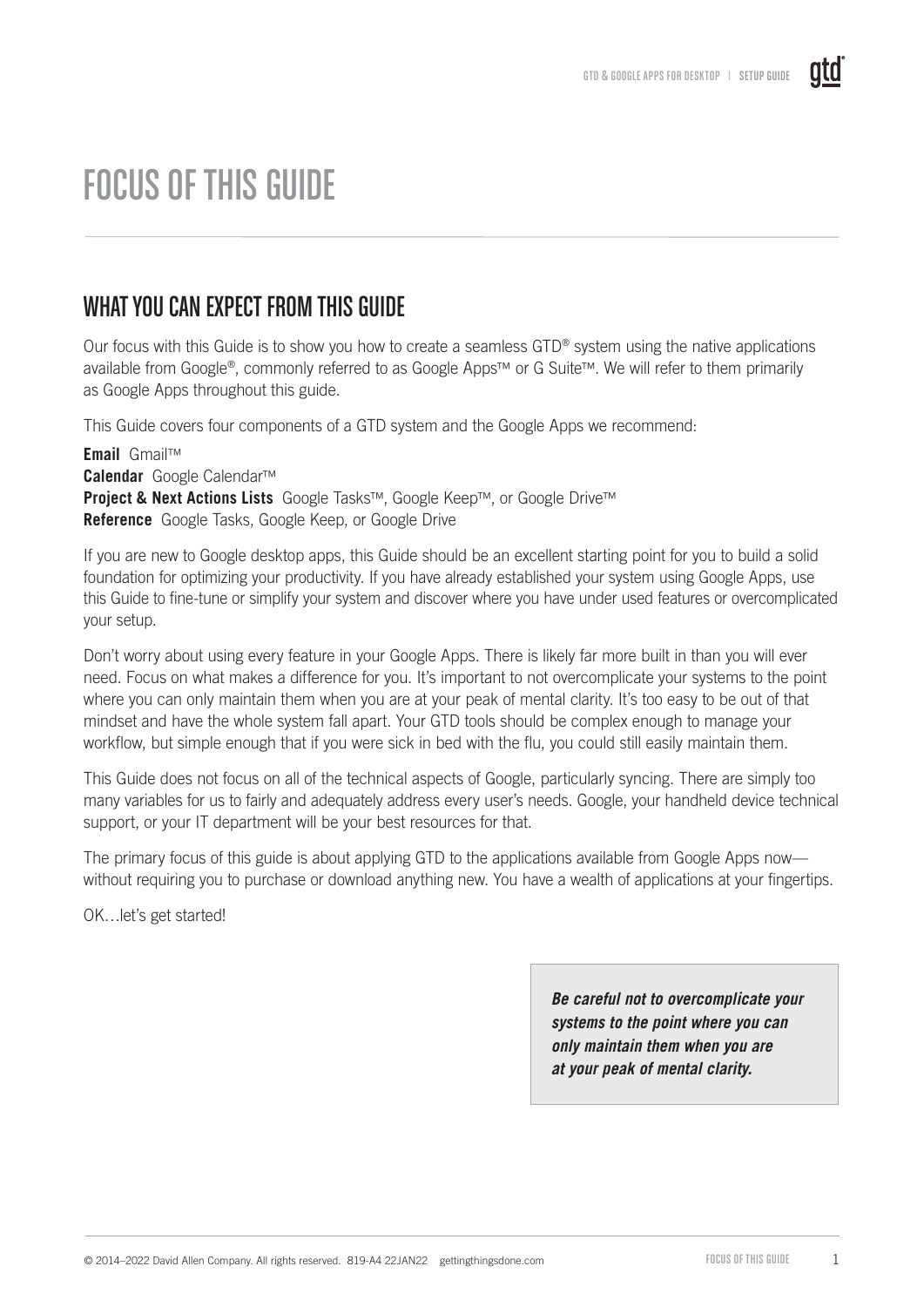# gtd

#### CREATING PROJECTS AND NEXT ACTIONS LISTS IN GOOGLE TASKS

Let's go ahead and set up the 10 suggested lists in Google Tasks now. You can always go back to customize these later, as you discover what will work best for you.

1. Open the Tasks application available through the Tasks icon in the right margin of Gmail or Google Calendar.



The Tasks window will expand in the right margin. If you are new to Tasks, the default list called My Tasks will appear, which we will rename to one of the 10 recommend GTD lists.

| TASKS<br>My Tasks $\star$ |  |  |
|---------------------------|--|--|
| $\sqrt{4}$ Add a task     |  |  |

If you have used Tasks before and have created custom lists (as we will do in the next step), it will open to the last viewed List. If this is the case for you, change your list view to My Tasks using the down arrow  $-$  next to the list name.

2. Click on the 3 dots to the right of Add a task to rename the list My Tasks.

| Add a task                 |  |
|----------------------------|--|
| Sort by                    |  |
| My order                   |  |
| Date                       |  |
| Rename list                |  |
| Delete list                |  |
| Delete all completed tasks |  |
| Keyboard shortcuts         |  |
| Move reminders to Tasks    |  |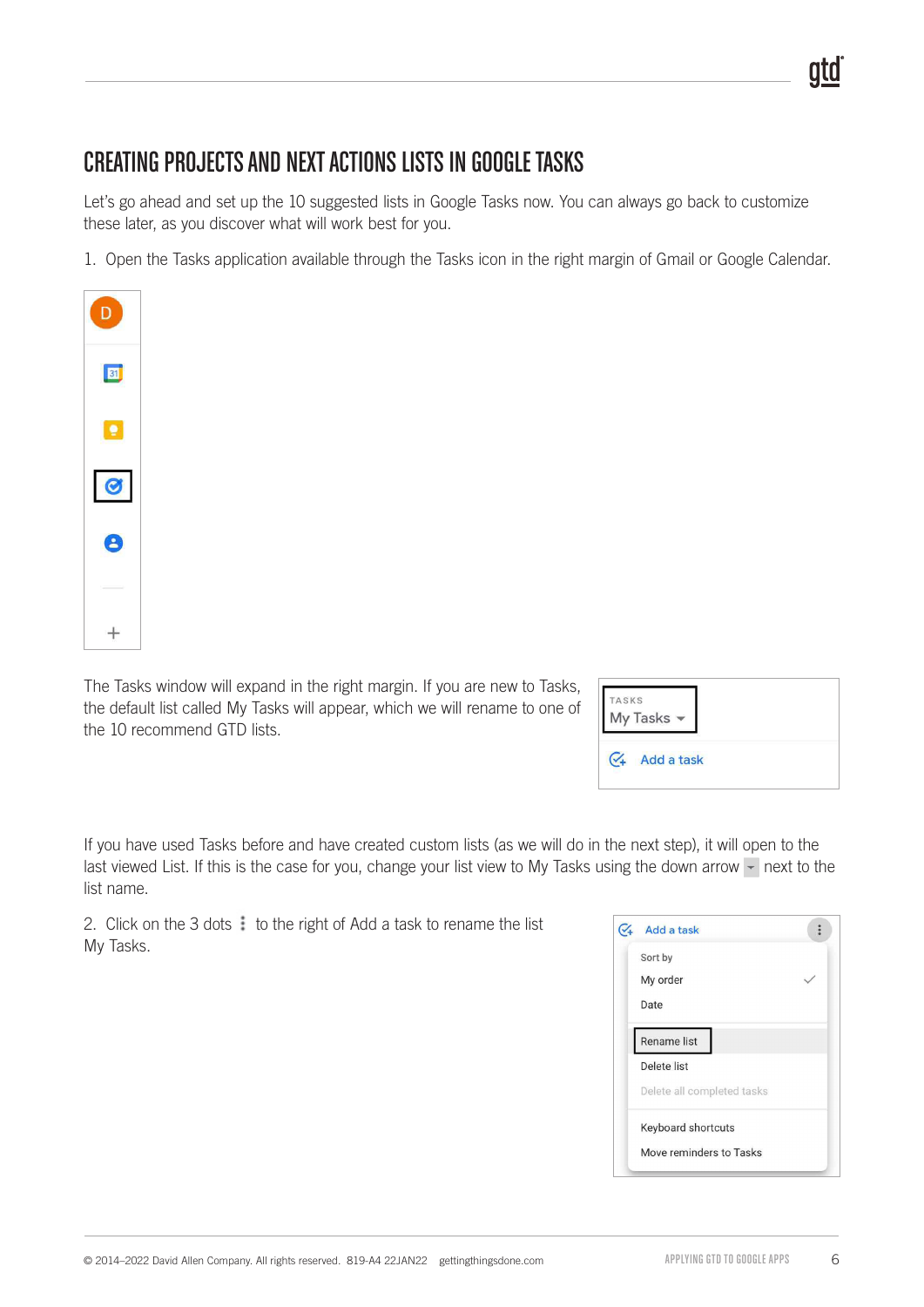## USING DUE DATES

Due dates are effective for your "hard landscape" items that will expire if not done by a specific date, or when you know that adding a due date will motivate you to complete that item. However, be careful you don't get into the trap most people get into with due dates, which is to use them for nearly everything that needs to get done. It's too easy to go numb to ALL of them when you start seeing the majority of your items grabbing your attention with a due date.

Due dates are added within each Task.

|   | Title     | $\frac{6}{10}$ |
|---|-----------|----------------|
| ä | Details   |                |
|   | Date/time |                |

You can sort your lists by due date by clicking the 3 dots to the right of the list name and changing the sort to Date.

| TASKS<br>Computer -   |  |
|-----------------------|--|
| Add a task<br>$C_{4}$ |  |
| Sort by               |  |
| My order              |  |
| Date                  |  |

Now let's talk about what goes on your new lists…

## EXPLANATION OF THE COMMON GTD LISTS

AGENDASThis list tracks the topics and agenda items for people you interact with regularly. For example, if you have a standing meeting with a particular team, and want to capture agenda items to bring up at the next meeting, this is the place to capture them.

You could easily have a dozen people and meetings that you are tracking this way—your direct reports, your boss, your assistant, your spouse, the weekly staff meeting, the monthly board meeting, etc.

#### **You can create agendas two ways:**

**Option One:** Add the person or team name in the subject line and use the details field to capture your agenda items. With this method, you only have one agenda entry per person or team.

| TASKS    | Agendas $\blacktriangleright$ | × |
|----------|-------------------------------|---|
|          | $\sqrt{4}$ Add a task         |   |
| ĭJ       | Accountant                    |   |
|          | David                         |   |
| $^{(+)}$ | Marketing Team                |   |
|          | Tasha                         |   |

| <b>Marketing Team</b>                                   |  |
|---------------------------------------------------------|--|
| <b>GTD Summit</b><br>Partners conference<br>SEO changes |  |
| List of web designers<br>Date/time                      |  |
|                                                         |  |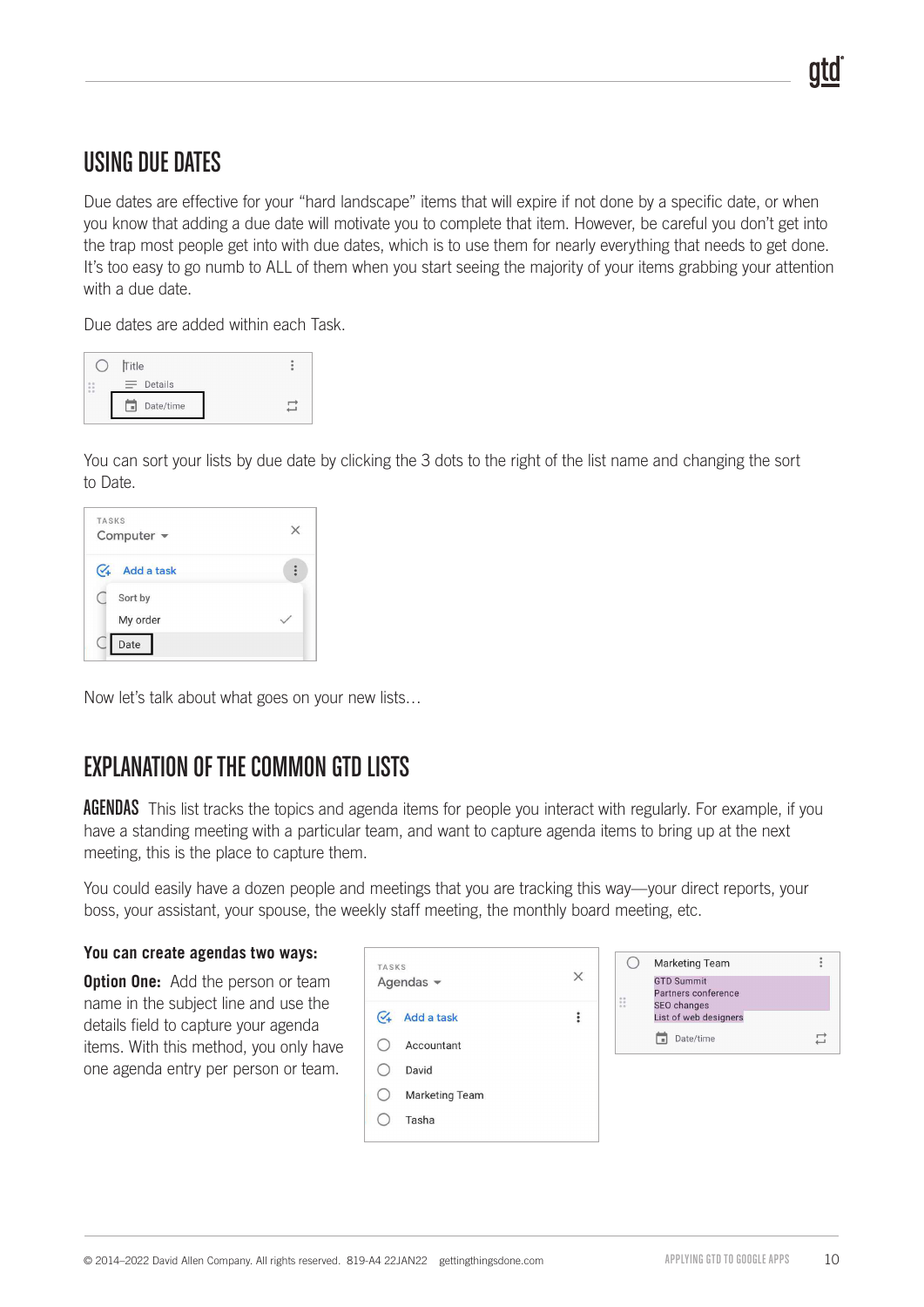## LINKING BACK TO EMAILS

Did you know that each email in Gmail has a unique URL that will bring you directly to that email when you are signed into your Google account? That can be handy if you've pasted that email's unique URL in the details field of a project or task. To use this feature, open an email in Gmail. The URL you see in your browser window is the unique URL for that email. Copy and paste that email into the notes field of an existing project or task. (You can also test this out by opening a new browser window and pasting the URL to see that it goes to the email you intended.)



∩ Email Fred about summer projects https://mail.google.com/mail/u/0/#i nbox/FMfcqzGllMNdBlFQWMvvx34...

Of course, you won't need to copy the URL to create new Tasks. You can simply drag and drop the email from Gmail into a Task list or use the keyboard shortcut Shift + T. We cover more about this in the email section later in this Guide. Press Shift + ? to see a complete list of available shortcuts in Gmail and Google Tasks. (Be sure keyboard shortcuts are enabled in Settings, for this to work.)

## LINKING PROJECTS TO THEIR RELATED ACTIONS

Sorting next actions by context, not by project, can initially seem awkward. Some people are used to having multiple files, piles, notepads, documents, and spreadsheets related to a project, with next actions for the project buried amongst all of that information. Next Action lists don't replace project plans—we would just call that data "project support"— and in our experience, it rarely works to have current next actions buried among project support for day-to-day action management. Think of the last time you had 20 minutes free and decided to work on a key project. How easy was it to dig through your project support to find the immediate next actions based on the tools, people, and places available to you in the moment? Probably more repelling than attractive for you, especially if you knew there was still thinking to do from the project support.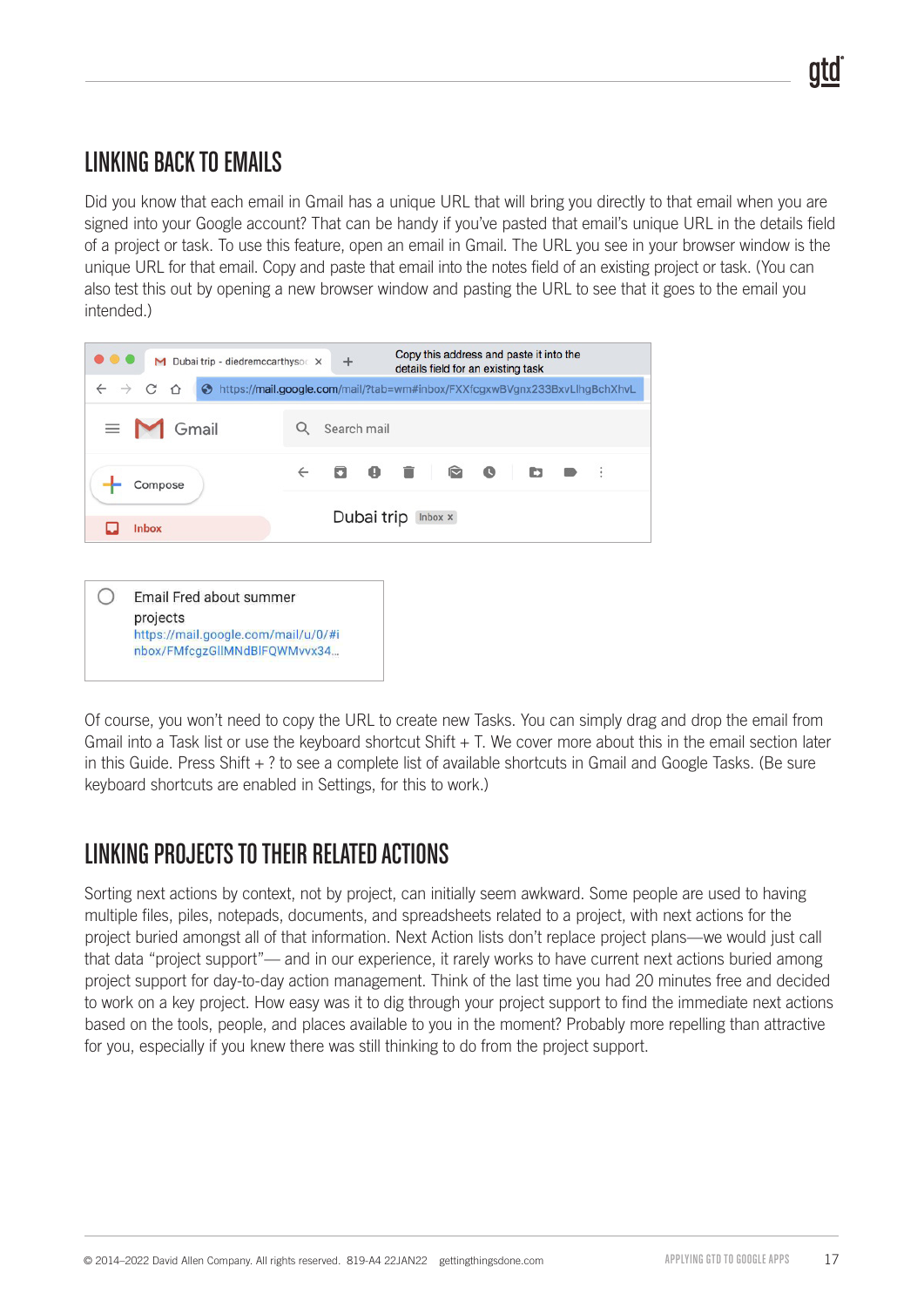#### USING GOOGLE KEEP TO MANAGE LISTS

Another option for managing your lists is in Google Keep. An icon for Keep  $\Box$  can also be found in the right margin of Gmail to launch a limited version in the sidebar. Unlike Tasks, which is only accessible through Gmail, Keep also offers a more feature-rich, full-size version through https://keep.google.com or by clicking on Open in new tab icon in the top right corner of the Keep viewer in Gmail.

| KEEP<br><b>Notes</b> |                 |
|----------------------|-----------------|
|                      | Open in new tab |

With our method, Projects and Next Actions Lists will be set up as Labels, and entries on those lists will be added as individual Keep Notes.

#### CREATING LISTS IN KEEP

To get started, open the full size version of Keep by clicking on the Open in a new tab icon. You will not be able to make these changes within the limited Keep viewer in Gmail.

First, create Labels to represent your list names. Click Edit labels in the left margin of Keep.

|          | <b>Edit labels</b> |  |  |
|----------|--------------------|--|--|
| $\times$ | Create new label   |  |  |

*NOTE:* If you don't see the Labels option, click  $\equiv$  in the top left corner to expand the left margin.

Type your label name and then press enter or click the checkmark to save your new label.

| <b>Edit labels</b> |  |
|--------------------|--|
| Projects           |  |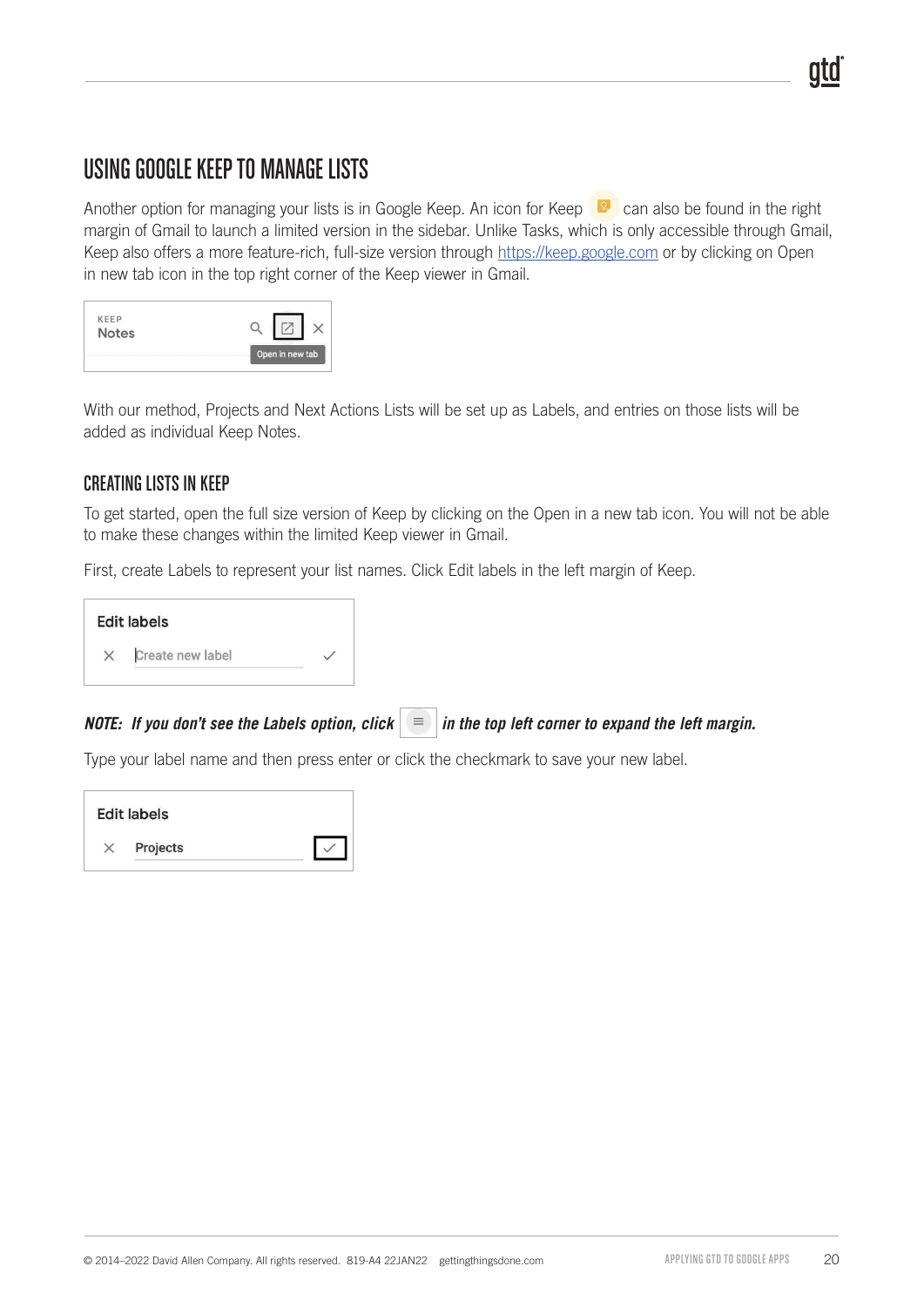## CALENDAR

## CALENDAR MANAGEMENT

Your calendar is a critical component in your GTD system for reflecting the action choices that need to be done ON a specific day versus those that you see on your context lists in Google Tasks or Keep, which can be done BY a specific day, or on ANY day. Your Day page should represent the "hard landscape" for your day and will provide a trusted foundation at a glance for moment-to-moment orientation about "what's next?"

**Open the Calendar Application** available through the shortcut window in your browser:

If you don't see the Calendar icon, click More. This shortcut window is where you can also create and move around shortcuts for the Google Apps you use most often.



## THE THREE THINGS THAT BELONG ON YOUR CALENDAR

1. DAY-SPECIFIC INFORMATION Information you want to know or be reminded of that day—not necessarily something to do.

Examples:

- Things that might disrupt your day (server shut-downs, office moves, etc.)
- External events to be aware of (marathons, elections,

heads of state visits, etc.)

• Activities of other significant people of interest to you (kids, spouses, bosses, assistants, vacations, etc.)

2. DAY-SPECIFIC ACTIONS Things that need to happen during the day, but not at a specific time.

Examples:

- A call you have to make before you leave for the day
- Something that you have to finish and submit by the end of the day
- An agenda you must cover with someone before they leave the office

**3. TIME-SPECIFIC ACTIONS** Things that need to happen on a specific day and time.

Examples:

• Meetings, appointments, time blocked to work on projects

|               | Annabell's birthday                                        |  |
|---------------|------------------------------------------------------------|--|
|               | <b>DA</b> in Amsterdam                                     |  |
|               | Finish Emma's school field trip forms                      |  |
|               | Send Luke final draft of budget by 5pm                     |  |
| <b>GMT-08</b> |                                                            |  |
| 7am           |                                                            |  |
| 8am           |                                                            |  |
|               |                                                            |  |
|               | $9am \mid 9 - 10$<br>$\bf{G}$<br>Meeting with Mario<br>$=$ |  |
| 10am          |                                                            |  |
|               |                                                            |  |
|               |                                                            |  |
| 11am          |                                                            |  |
|               |                                                            |  |
|               | $12pm$ $12p - 3p$                                          |  |
|               | <b>Branding Team Meeting</b>                               |  |
|               |                                                            |  |
| 1pm           |                                                            |  |
|               |                                                            |  |
| 2pm           |                                                            |  |
|               |                                                            |  |
|               | =                                                          |  |
|               |                                                            |  |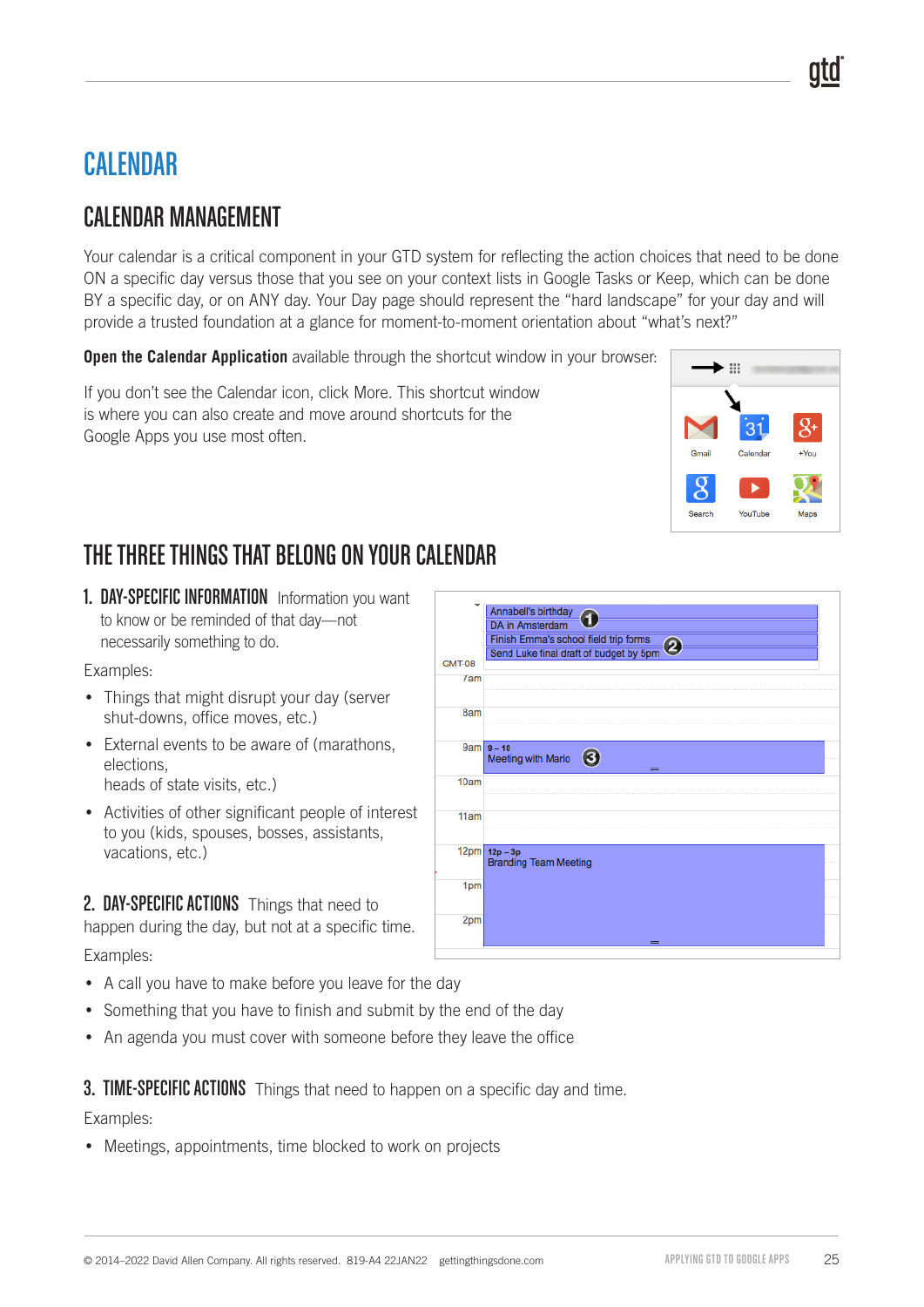## EMAIL

#### MANAGING EMAIL

The master key for managing email is the hardest habit for many to change—working from a regularly empty inbox. It takes less psychic effort to operate from a zero base than to leave anything sitting in the inbox. That doesn't mean that the inbox in email is kept at zero—just that it gets there on some regular basis (at least once a week in the GTD Weekly Review). The problem is that most people do not have a system for managing their emails beyond the inbox area, so if they can't move on or finish dealing with the email right then, they will leave it in "in" as the safest place.

#### GETTING YOUR INBOX TO ZERO

Getting your inbox to zero means you have made a decision about what each email means and what you want to do about it. Using the questions from the GTD Workflow Map (pictured earlier in the Guide) you would simply ask:

#### WHAT IS IT?

#### IS IT ACTIONABLE?

**NO** Is it trash, to file as reference, or to incubate (add to your Someday/Maybe list, calendar, Tickler/Bring Forward file<sup>3</sup>)?

**YES** What's the next action?

Do now, delegate to someone else, or defer to do myself later?

**Do it now** If it takes less than 2 minutes, handle it in the moment.

- **Delegate it** If you need to track this getting completed, track the waiting for reminder in your @Waiting For folder in email or Waiting For in Google Tasks or Keep.
- **Defer it** If you need to do it later, track the action reminder in @Action folder in email, Calendar, or on a Next Actions list in Google Tasks or Keep.

If multiple actions, what's your desired outcome? Track that outcome on your Projects list.

<sup>3</sup> For more information on using a Tickler/Bring Forward file, see the *Getting Things Done* book.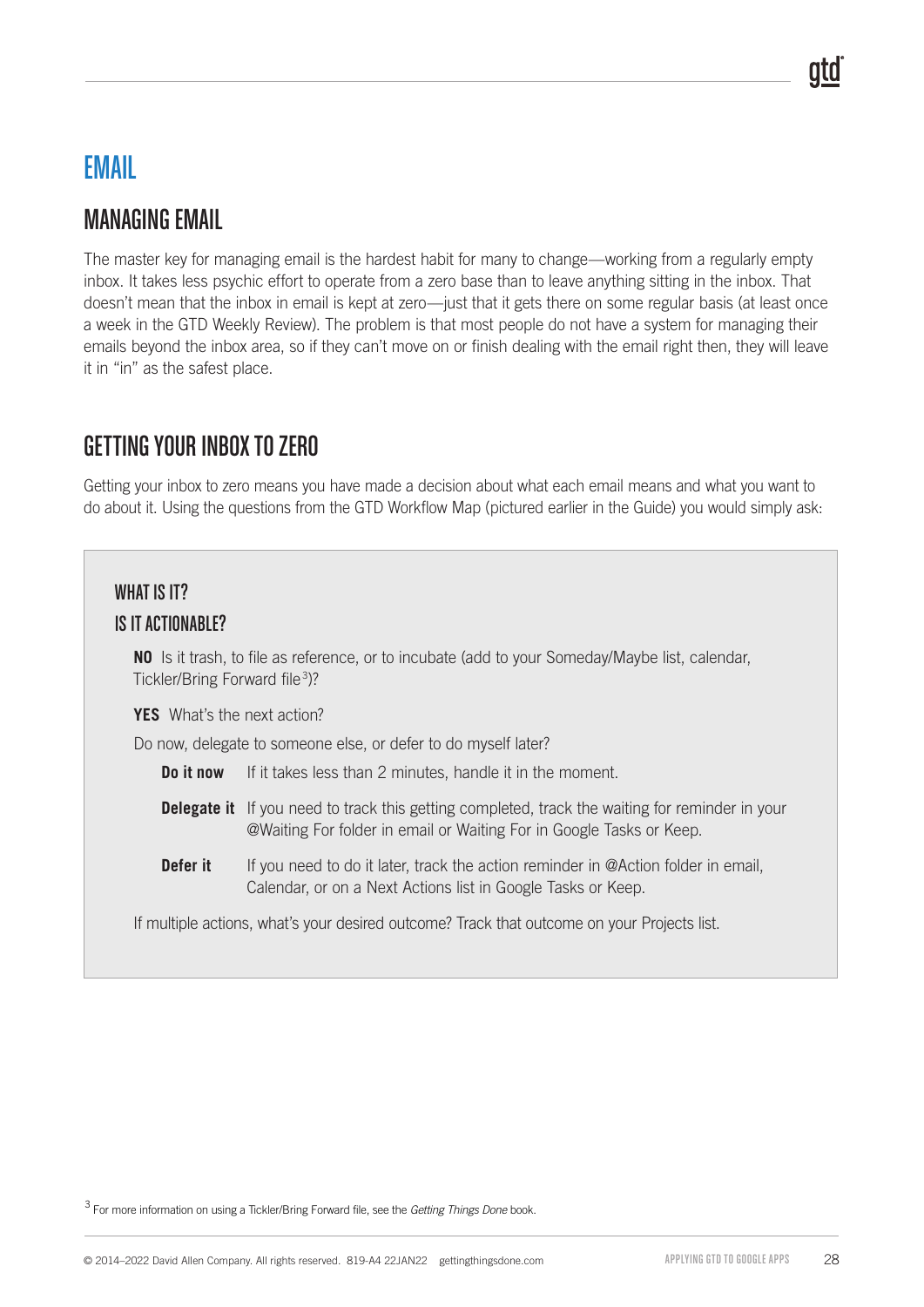There are a variety of Google applications for managing your Reference. From a GTD perspective, it needs to be a place that is easily accessible, sort-able, and retrievable in a logical, intuitive way.

Some people prefer to put all of their lists in Google Tasks, and not split them out between Tasks for projects and actions and another application for reference. By all means do that, if you think that would work better for your workflow. Simply set up these suggested reference lists in Google Tasks, like you did for Projects and Next Actions earlier in this section. Just be sure your reference lists are clearly delineated from your action lists.

People have also found it valuable to keep their Reference lists in Google Drive (https://drive.google.com) in a Reference Folder.

|                 | My Drive > Reference               |  |
|-----------------|------------------------------------|--|
| Name $\uparrow$ |                                    |  |
| E               | <b>Birthdays/Anniversaries</b>     |  |
| ≡               | <b>House Maintenance Checklist</b> |  |
| E               | Next time visiting mom             |  |
| $\equiv$        | Places to donate stuff             |  |
| 三               | <b>Travel Checklist</b>            |  |
|                 | When in Chicago                    |  |

#### **Example of reference lists set up in Google Drive:**

**House Maintenance Checklist** 

- Change air filters
- Check for leaking sprinklers
- Trim back lavender
- Fertilize fruit trees
- Check smoke detector batteries

#### **Travel Checklist**

Check in for flight Forward office phone to cell Set Out of Office on email

PACK: Laptop Travel charger Phone charger **Bluetooth headset** Passport

Places to donate stuff **Humane Society Thrift Store on Montgomery** Thrift Store on Oak

You may also want to consider Google Keep (https://keep.google.com) for your reference.

An easy way to setup Google Keep for reference is to create your primary categories as Labels (e.g., Reference, Checklists, Travel, etc.) and the Notes could store lists.